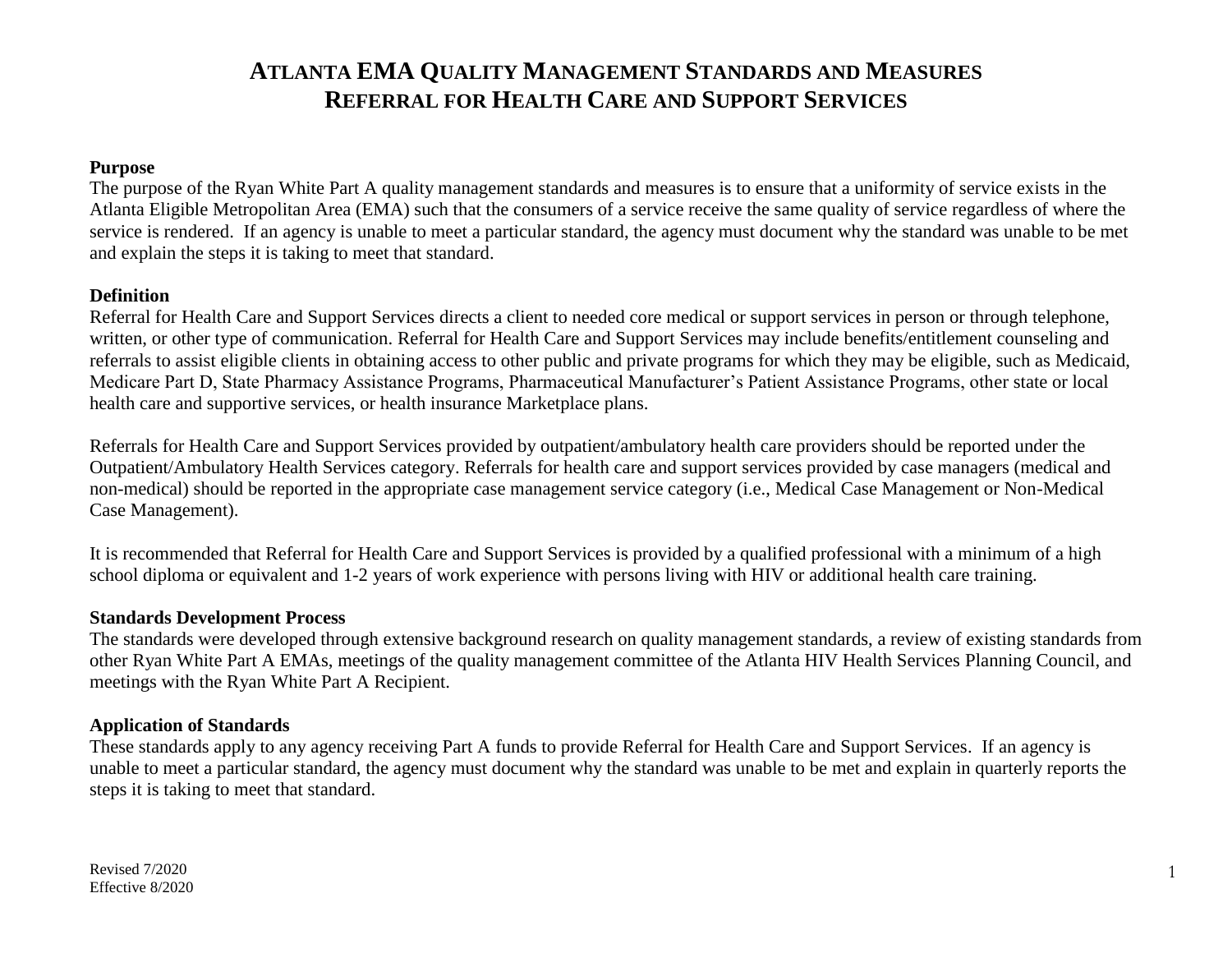#### **Mental Health, Substance Abuse, Case Management, and Legal Standardized Screening Questions**

The screening process includes utilization of the Atlanta EMA Screening Tool, standardized Case Management, Mental Health, Substance Abuse, and Legal questions, which all agencies must use if receiving Part A funds to provide Outpatient Ambulatory Health Services, Substance Abuse, Mental Health, Case Management (medical or non-medical) or Referral for Health Care and Support services. The purpose of the tool is to provide a uniform way to identify persons living with HIV (PLWH) who need an assessment conducted. Given this standardized approach, clients will receive the same follow-up for assessment, treatment and/or referrals based on their responses, regardless of the agency. Please note that agencies may decide to add more questions to their screening tool; however, the questions listed in these standards must be asked first before an agency's additional questions.

#### **Acknowledgements**

Fulton County would like to thank all of the EMAs that shared their standards, and those who gave generously of their time to provide valuable input to the development of these quality management standards and measures.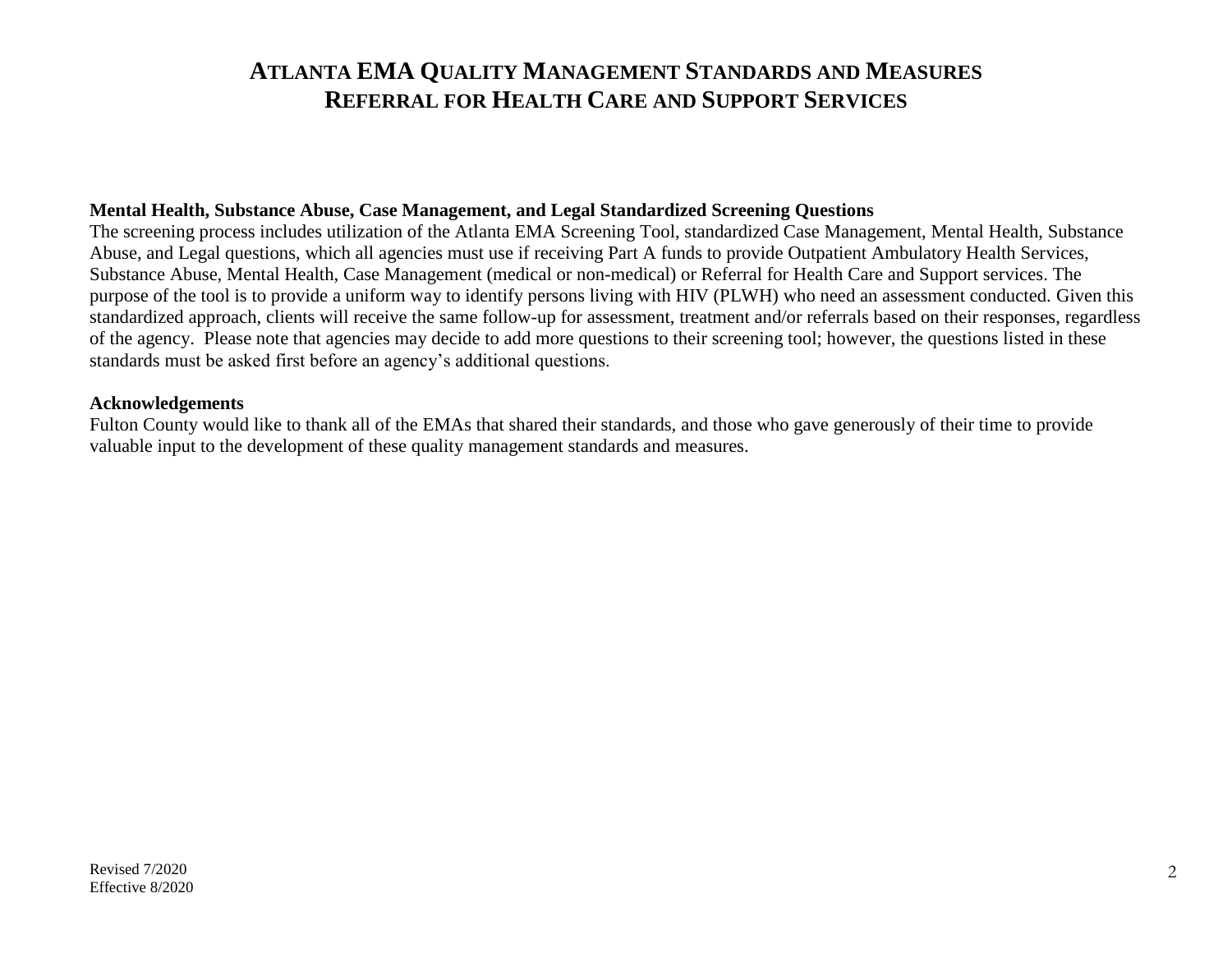| <b>Policies and Procedures</b>                                                                                 |                                                             |
|----------------------------------------------------------------------------------------------------------------|-------------------------------------------------------------|
| <b>Standard</b>                                                                                                | <b>Measure</b>                                              |
| A. Agency must have policies and procedures in place that address confidentiality                              | Policy and procedure manual<br>$\bullet$                    |
| (HIPAA), grievance procedures and supervision requirements per federal and state<br>law and local regulations. | Grievance procedure posted in visible location<br>$\bullet$ |
| B. Agency has eligibility requirements for services in written form. This is inclusive of:                     |                                                             |
| $\checkmark$ Clients rights and responsibilities                                                               | • Policy on file                                            |
| Release of information/confidentiality                                                                         |                                                             |
| $\checkmark$ Eligibility for services                                                                          |                                                             |
| C. Agency is licensed and/or accredited by the appropriate city/county/state/federal                           | Current licensure on file from appropriate<br>$\bullet$     |
| agency.                                                                                                        | city/county/state/federal agency                            |
| D. Agency has written policies and procedures in place that protect the physical safety                        | Policy on file<br>$\bullet$                                 |
| and well-being of staff and clients. This is inclusive of:                                                     | Site Visit/Program Monitoring<br>$\bullet$                  |
| $\checkmark$ Physical agency safety management and public health emergencies                                   |                                                             |
| Meets fire safety requirements                                                                                 |                                                             |
| Complies with Americans with Disabilities Act (ADA)                                                            |                                                             |
| Is clean, comfortable and free from hazards                                                                    |                                                             |
| Complies with Occupational Safety and Health Administration                                                    |                                                             |
| (OSHA) infection control practices                                                                             |                                                             |
| Follows recommendations of Centers for Disease Control and                                                     |                                                             |
| Prevention (CDC) guidelines during pandemics and outbreaks                                                     |                                                             |
| Maintains and updates an emergency preparedness plan                                                           |                                                             |
| Crisis management and psychiatric emergencies                                                                  |                                                             |
| How to assess emergent/urgent vs. routine need<br>Verbal intervention                                          |                                                             |
| Non-violent physical intervention                                                                              |                                                             |
| Emergency medical contact information                                                                          |                                                             |
| Incident reporting                                                                                             |                                                             |
| Voluntary and involuntary inpatient admission                                                                  |                                                             |
| Refusal and/or termination of services                                                                         |                                                             |
| Personnel                                                                                                      |                                                             |
| Roles and responsibilities of staff, including supervision                                                     |                                                             |
| responsibilities and caseload or staff/client ratio                                                            |                                                             |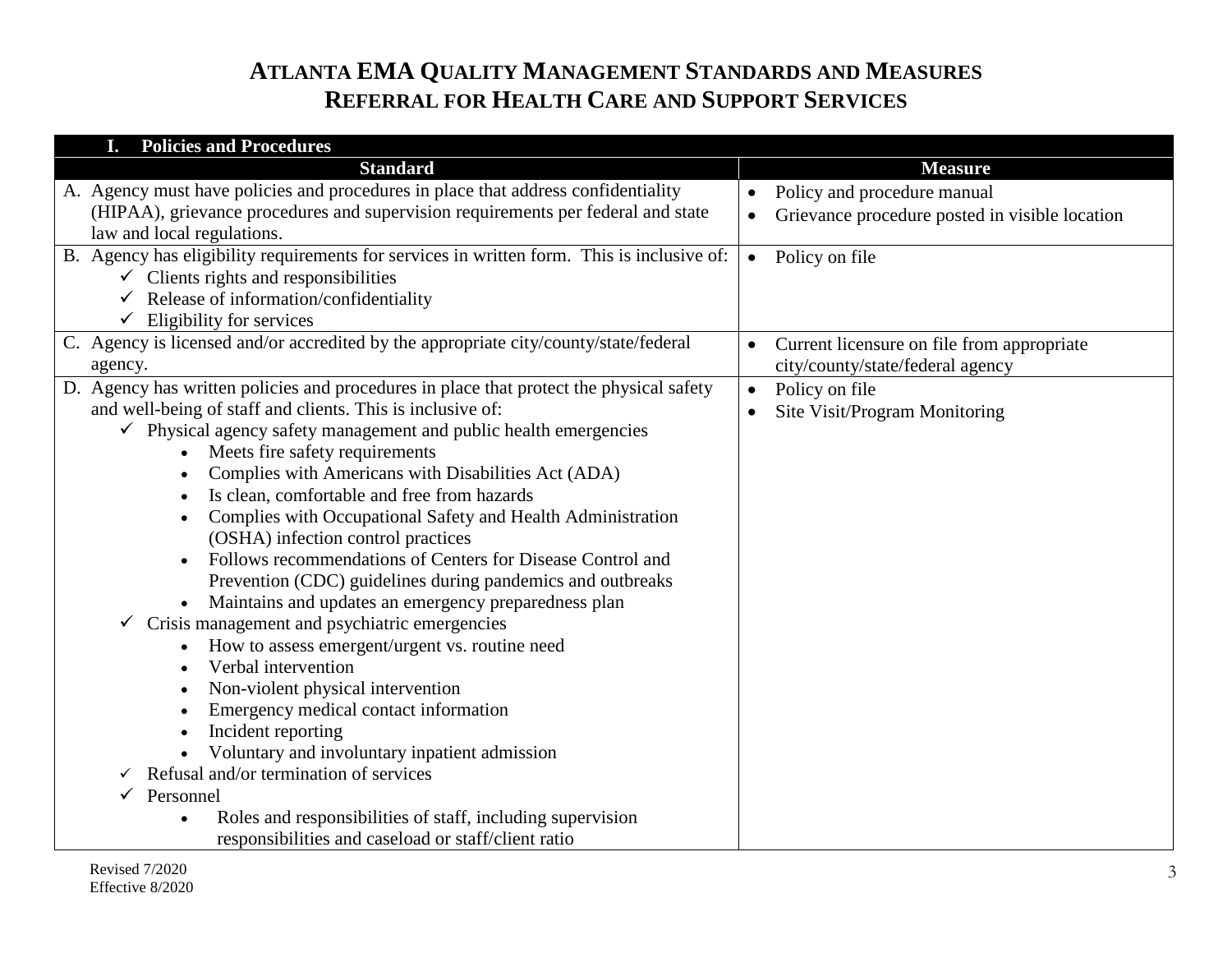| $\checkmark$ Client/Parent/Guardian Rights and Responsibilities                            |                                                           |
|--------------------------------------------------------------------------------------------|-----------------------------------------------------------|
| $\checkmark$ Health Record Storage and Maintenance                                         |                                                           |
| • Complies with DHHS, Office of Civil Rights HIPAA requirements                            |                                                           |
| $\checkmark$ Business Association Agreements on file                                       |                                                           |
| E. Agency has private, confidential office space for seeing clients (e.g. no half-walls or | Site Visit/Program Monitoring                             |
| cubicles, all rooms must have doors).                                                      |                                                           |
| F. Agency will have all inactivated client records in a confidential locked location for a | Site Visit/Program Monitoring<br>$\bullet$                |
| period as stipulated by law.                                                               |                                                           |
| G. Agency is contractually required to maintain documentation of the following which       | Site Visit/Program Monitoring<br>$\bullet$                |
| shall be made available to the Recipient and HRSA upon request and during Ryan             |                                                           |
| White Part A site visits:                                                                  |                                                           |
| Documentation that funds are used only<br>$\bullet$                                        |                                                           |
| i. To direct a client to a service in person or through other types of                     |                                                           |
| communication                                                                              |                                                           |
| ii. To provide benefits/entitlements and referral consistent with                          |                                                           |
| <b>HRSA</b> requirements                                                                   |                                                           |
| iii. To manage such activities                                                             |                                                           |
| iv. Where these services are not provided as part of Outpatient                            |                                                           |
| Ambulatory Health Services or Case Management Services                                     |                                                           |
| Documentation of:                                                                          |                                                           |
| Method of client contact/communication                                                     |                                                           |
| ii. Method of providing referral                                                           |                                                           |
| iii. Referrals and follow up provided                                                      |                                                           |
|                                                                                            |                                                           |
| <b>Program Staff</b><br>П.                                                                 |                                                           |
| <b>Standard</b>                                                                            | <b>Measure</b>                                            |
| A. Agency staff is trained and knowledgeable about HIV/AIDS and current resources.         | Personnel records<br>$\bullet$                            |
| B. Agency staff has appropriate skills, relevant experience to provide Referral for        | Resumes in personnel records<br>$\bullet$                 |
| Health Care and Support Services to people living with HIV. All staff members are          | Personnel and training records<br>$\bullet$               |
| properly trained and meet the staff qualifications for Referral for Health Care and        | Documentation in personnel record with staff<br>$\bullet$ |
| Support Services as defined in the introduction to this document.                          | signature stating they have read, understood and          |
|                                                                                            | will abide by the code of ethics                          |
|                                                                                            |                                                           |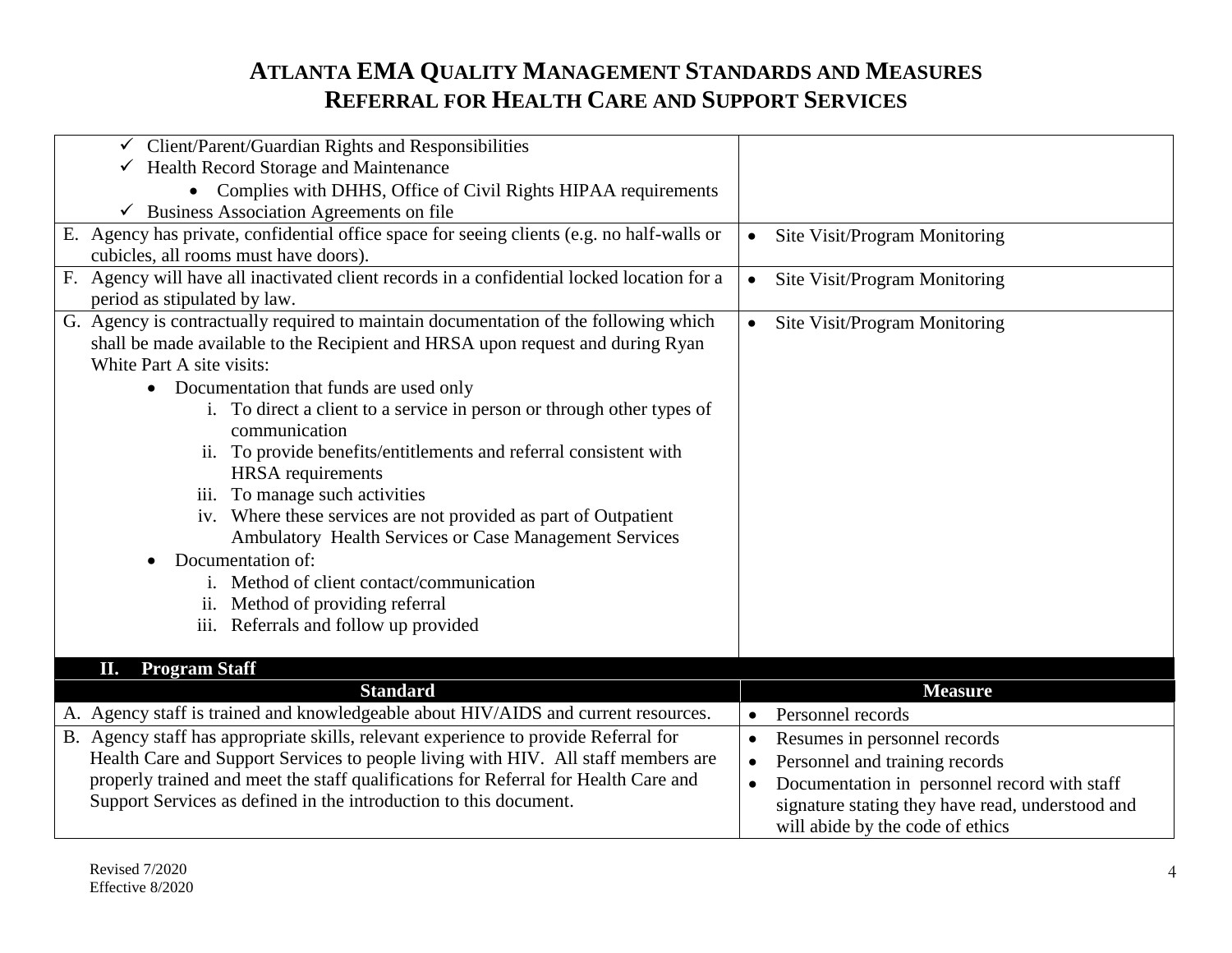| C. Agency staff administering screening questions must have completed training for<br>using the Atlanta EMA screening tool.                                                                                                                                                            | Training records<br>$\bullet$                                                                                                                                                                           |
|----------------------------------------------------------------------------------------------------------------------------------------------------------------------------------------------------------------------------------------------------------------------------------------|---------------------------------------------------------------------------------------------------------------------------------------------------------------------------------------------------------|
| D. Agency staff will have a clear understanding of their job description and<br>responsibilities as well as agency policies and procedures including billing and<br>collection policies.                                                                                               | Written job description that includes roles and<br>$\bullet$<br>responsibilities and a statement of having been<br>informed of agency policies and procedures in file<br>signed by staff and supervisor |
| E. Agency staff shall receive a recommended minimum of 1 hour of monthly<br>supervision.                                                                                                                                                                                               | Personnel records<br>$\bullet$                                                                                                                                                                          |
| F. Agency staff will participate in at least 6 hours of job-related education/training<br>annually.                                                                                                                                                                                    | Training/education documentation in personnel<br>files                                                                                                                                                  |
| <b>III.</b> Access to Services                                                                                                                                                                                                                                                         |                                                                                                                                                                                                         |
| <b>Standard</b>                                                                                                                                                                                                                                                                        | <b>Measure</b>                                                                                                                                                                                          |
| A. Agency is accessible to desired target populations. Accessibility includes:<br>$\checkmark$ Proximity to community impacted by HIV<br>Proximity to mass transit<br>$\checkmark$ Proximity to low-income individuals<br>$\checkmark$ Proximity to underinsured/uninsured individuals | Site Visit/Program Monitoring                                                                                                                                                                           |
| B. Agency is compliant with ADA requirements for non-discriminatory policies and<br>practices and for the provision of reasonable accommodations to address<br>communication (e.g. sign language interpreter).                                                                         | Policy on file<br>$\bullet$                                                                                                                                                                             |
| C. Agency demonstrates the ability to provide culturally and linguistically appropriate<br>services according to the Atlanta EMA standards for desired target population.                                                                                                              | Personnel and training records<br>$\bullet$<br>Site Visit/Program Monitoring<br>$\bullet$<br>Client satisfaction survey<br>$\bullet$                                                                    |
| D. Agency demonstrates input from clients in service design and delivery.                                                                                                                                                                                                              | Client satisfaction survey<br>$\bullet$<br><b>Existence of Consumer Advisory Board</b><br>$\bullet$                                                                                                     |
| E. Agency is accessible using HIPAA-compliant applications to provide telecare                                                                                                                                                                                                         | Policy on file<br>$\bullet$                                                                                                                                                                             |
| services with healthcare-specific features and security.                                                                                                                                                                                                                               | Personnel and training records<br>$\bullet$                                                                                                                                                             |
|                                                                                                                                                                                                                                                                                        | Program Review                                                                                                                                                                                          |
| <b>Eligibility Determination/Screening</b><br>IV.                                                                                                                                                                                                                                      |                                                                                                                                                                                                         |
| <b>Standard</b>                                                                                                                                                                                                                                                                        | <b>Measure</b>                                                                                                                                                                                          |
| A. Upon initial contact with client, agency will determine if client meets criteria for<br>emergency needs, as detailed in their policy and procedures.                                                                                                                                | Client record<br>$\bullet$                                                                                                                                                                              |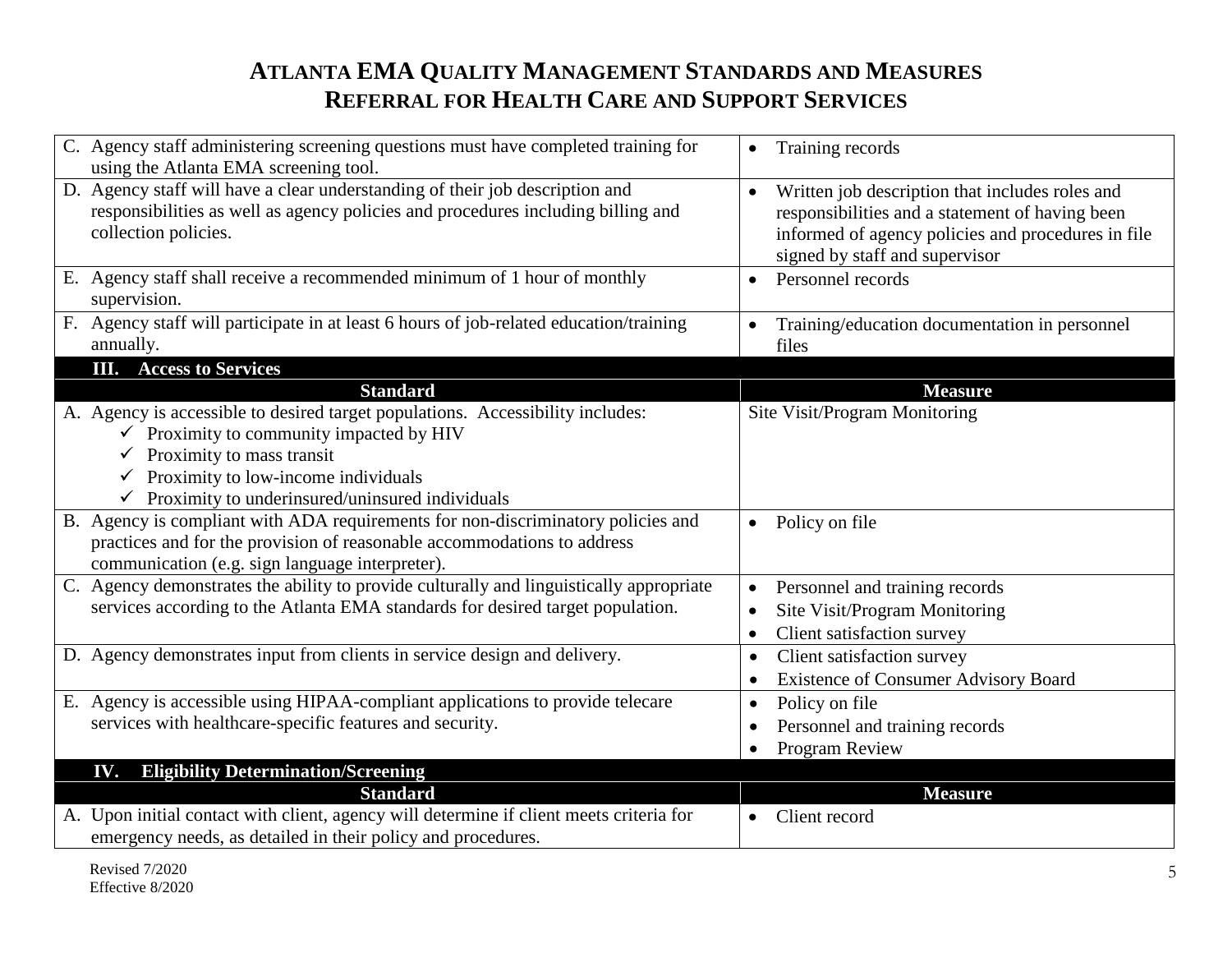| B. Provider determines client eligibility for services. Client eligibility will be<br>reassessed every 6 months. The process to determine client eligibility must be<br>completed in a time frame so that screening is not delayed. Eligibility assessment<br>must include at a minimum:<br>$\checkmark$ Proof of HIV status<br>Proof of income not greater than 400% of Federal Poverty Level<br>✓<br>Proof of residency<br>$\checkmark$<br>Proof of payor of last resort<br>$\checkmark$<br>Proof of active participation in primary care or documentation of the client's<br>$\checkmark$<br>plan to access primary care<br>At least 1 visit with a primary care provider every 6 months<br>$\bullet$<br>For affected children $<$ 4, at least 1 primary care visit within 12<br>$\bullet$<br>months. | Client record<br>$\bullet$<br>Policy on file<br>$\bullet$<br>Agency client data report consistent with funding<br>$\bullet$<br>requirements                                                                                                                                                                                                                                                           |
|----------------------------------------------------------------------------------------------------------------------------------------------------------------------------------------------------------------------------------------------------------------------------------------------------------------------------------------------------------------------------------------------------------------------------------------------------------------------------------------------------------------------------------------------------------------------------------------------------------------------------------------------------------------------------------------------------------------------------------------------------------------------------------------------------------|-------------------------------------------------------------------------------------------------------------------------------------------------------------------------------------------------------------------------------------------------------------------------------------------------------------------------------------------------------------------------------------------------------|
| C. Clients are informed of the client confidentiality policy and grievance policy at first<br>face to face contact.                                                                                                                                                                                                                                                                                                                                                                                                                                                                                                                                                                                                                                                                                      | Client record<br>$\bullet$                                                                                                                                                                                                                                                                                                                                                                            |
|                                                                                                                                                                                                                                                                                                                                                                                                                                                                                                                                                                                                                                                                                                                                                                                                          | Client satisfaction survey<br>$\bullet$                                                                                                                                                                                                                                                                                                                                                               |
| D. New and re-enrolling clients will be screened for case management, mental health,<br>substance abuse and legal needs using the standardized Atlanta EMA screening tool<br>per screening protocol during a face to face contact from an appropriate program<br>staff immediately following eligibility determination. All clients will be rescreened<br>annually to address any new client needs.                                                                                                                                                                                                                                                                                                                                                                                                      | Client record with Atlanta EMA Screening tool<br>$\bullet$<br>Client data entered consistent with funding<br>$\bullet$<br>requirements (CAREWare)<br>Client record - if client disagrees with the screening<br>$\bullet$<br>disposition, the client record must include signature<br>of client noting this and the scheduled appointment<br>time with the identified agency grievance staff<br>person |
| <b>Service Coordination</b><br>V.                                                                                                                                                                                                                                                                                                                                                                                                                                                                                                                                                                                                                                                                                                                                                                        |                                                                                                                                                                                                                                                                                                                                                                                                       |
| <b>Standard</b>                                                                                                                                                                                                                                                                                                                                                                                                                                                                                                                                                                                                                                                                                                                                                                                          | <b>Measure</b>                                                                                                                                                                                                                                                                                                                                                                                        |
| A. Agency staff acts as a liaison between the client and other service providers to<br>support coordination and delivery of high quality care.                                                                                                                                                                                                                                                                                                                                                                                                                                                                                                                                                                                                                                                           | Client record – documentation of with whom staff<br>are communicating and progress to linking client to<br>primary care                                                                                                                                                                                                                                                                               |
| B. For those clients not in outpatient ambulatory health services, agency staff must note<br>progress toward linking the client into outpatient ambulatory health services. Clients<br>in need of routine medical care will be scheduled to be seen for an initial<br>appointment within 30 calendar days from the eligibility verification date.                                                                                                                                                                                                                                                                                                                                                                                                                                                        | Client record                                                                                                                                                                                                                                                                                                                                                                                         |